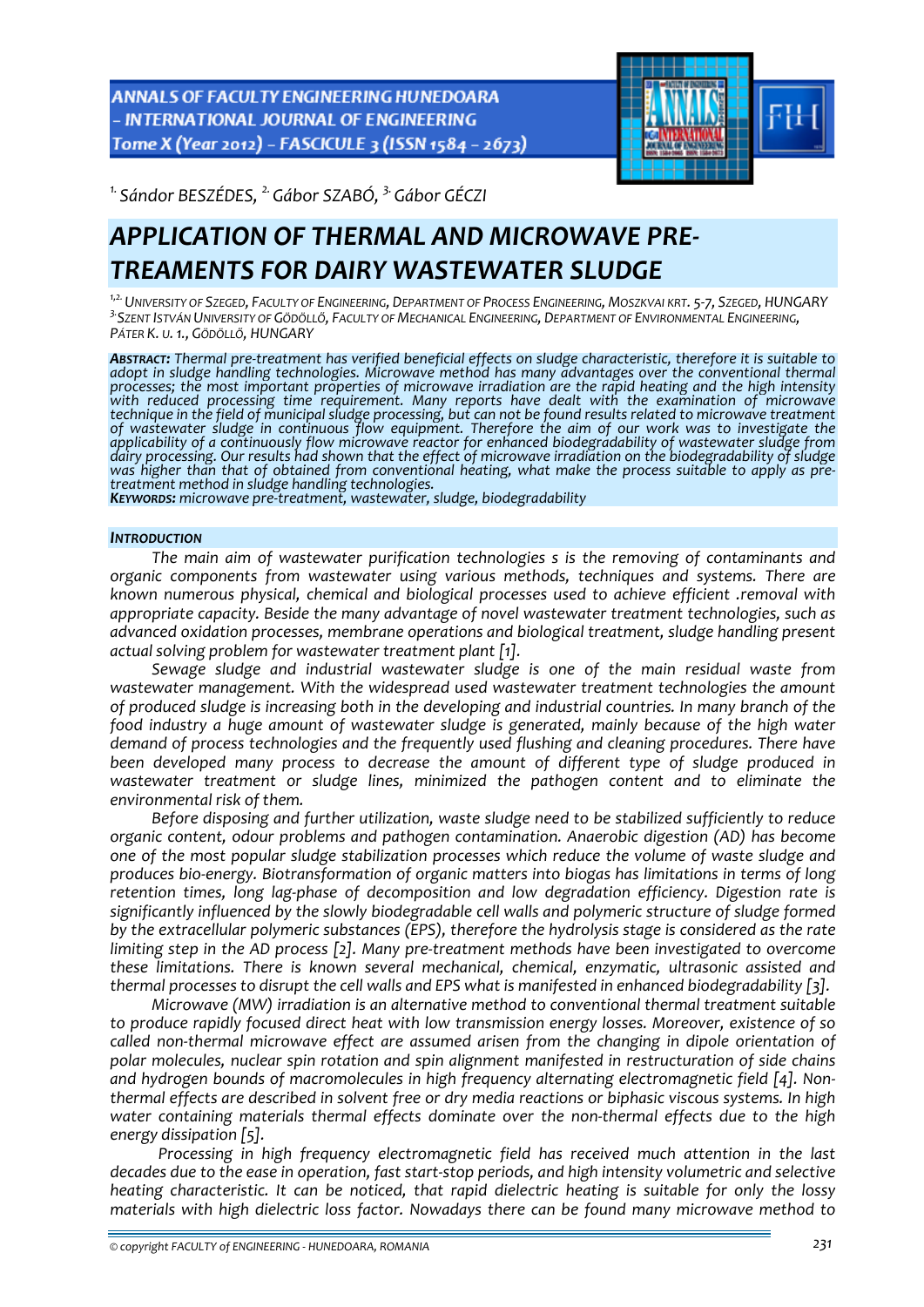*heat insulator type materials using facilitator such as carbon, magnetite or silicone carbide. MW is used in numerous environmental applications, such as pyrolysis, soil remediation, chemical catalysis, and remediation of hazardous wastes or wastewater sludge treatment [6]. In the environmental engineering, or also in the organic synthesis MW irradiation can be successfully applied alone, or combined with advanced oxidation processes (AOPs), heterogeneous catalysts, photocatalysis or other thermo‐chemical methods [7].* 

*Mw irradiation was also investigated for wastewater treatment and sludge handling. The main requirements for MW applications are the good degradation efficiency for various organic pollutants and rapid heating due to the high energy absorption. Because of the high water content MW operations* can answer the challenge of fast heating and it can be made suitable for cost-effective method with *optimization of process parameters. The molar energy of MW irradiation (0.4 ‐ 40J at a frequency range* of 1-100 GHz) is not enough to disrupt primary or secondary chemical bounds but sufficient to alter the *tertiary and quaternary structure of proteins and carbohydrates what can lead to higher biodegradability or change in chemical or enzymatic reactivity [8]. Promising results was reported on the ammonia removal using MW process. Since the dipolar polarization of polar NH3 was manifested in removal efficiency of 80‐100% processing municipal wastewater in MW assisted reactor [9].*

*There can be found papers dealing with the effect of microwave conditioning on the sludge characteristic. Wojciechowska [10] concluded that microwave irradiation is appropriate to decrease the specific resistance of sludge to filtration. Microwave irradiation in combination with acidic hydrolysis or oxidants is suitable to enhance the degree of nutrient recovery [11]. MW treatments have obvious effect on disintegration of sludge particles and therefore affect the organic matter solubilisation. Considering the effect of MW power on solubilisation conflicting results are reported. Some authors concluded that higher MW power led to higher degree of solubilisation [12], while others reported opposite trends of sludge disintegration [13].* 

*Connection between the change in solubilisation and the degree of anaerobic biodegradation* was also verified. In the study of Eskicioglu et al. [14] effects of MW irradiation on the organic matter *solubilisation and methane production from thickened waste activated sludge were investigated. The results indicated linear correlation between the degree of solubilisation and the applied temperature. The highest solubilisation was found after MW heating of sludge to 175°C. Under this condition 54% of the ultimate chemical solubilisation ratio was achieved and the cumulative biogas production was about 31% higher than that of obtained from control sample. Microwave irradiation was also successfully adopted in order shorten the initial lag‐time of anaerobic digestion [2].*

*Beyond the many report on disinfection ability and effective dehydration capability for bio‐ materials, mechanisms and effects of microwave irradiation during sludge conditioning is not fully understood yet. Very few scientific works have focused on the investigation of the effect of MW irradiation on the biodegradability of food industry wastewater sludge Furthermore, there is no found study related to sludge conditioning carried out in continuously flow microwave reactor. Therefore, our research has aimed to investigate the effect of MW pre‐treatment on wastewater sludge from dairy processing comparing the efficiency of conventional heat treatment and continuous MW operation.*

## *MATERIALS AND METHODS*

*Thickened wastewater sludge originated from physico‐chemical wastewater purification technology of a dairy factory. Samples were fresh collected from the settling tank, and were stored at*  $4^{\circ}$ C prior to processing. The sludge samples had an average total solid (TS) content of 5.1 ± 0.2 w/w% *measured by drying to constant rate standard method at 105°C.* 





*1‐sludge tank, 2‐feed pump, 3‐sample container, 4‐ scale, 5‐ thermometer,*

*Conventional heat treatment (TH) was carried out in a temperature controlled water bath. For microwave pretreatments (MH) a tailored Whirlpool AT314 microwave oven with 900W nominal power at 2450 MHz operating frequency was used. During the treatment sludge samples were heated up to a temperature of 80 C° in continuous operation, temperature was controlled and recorded by Almemo*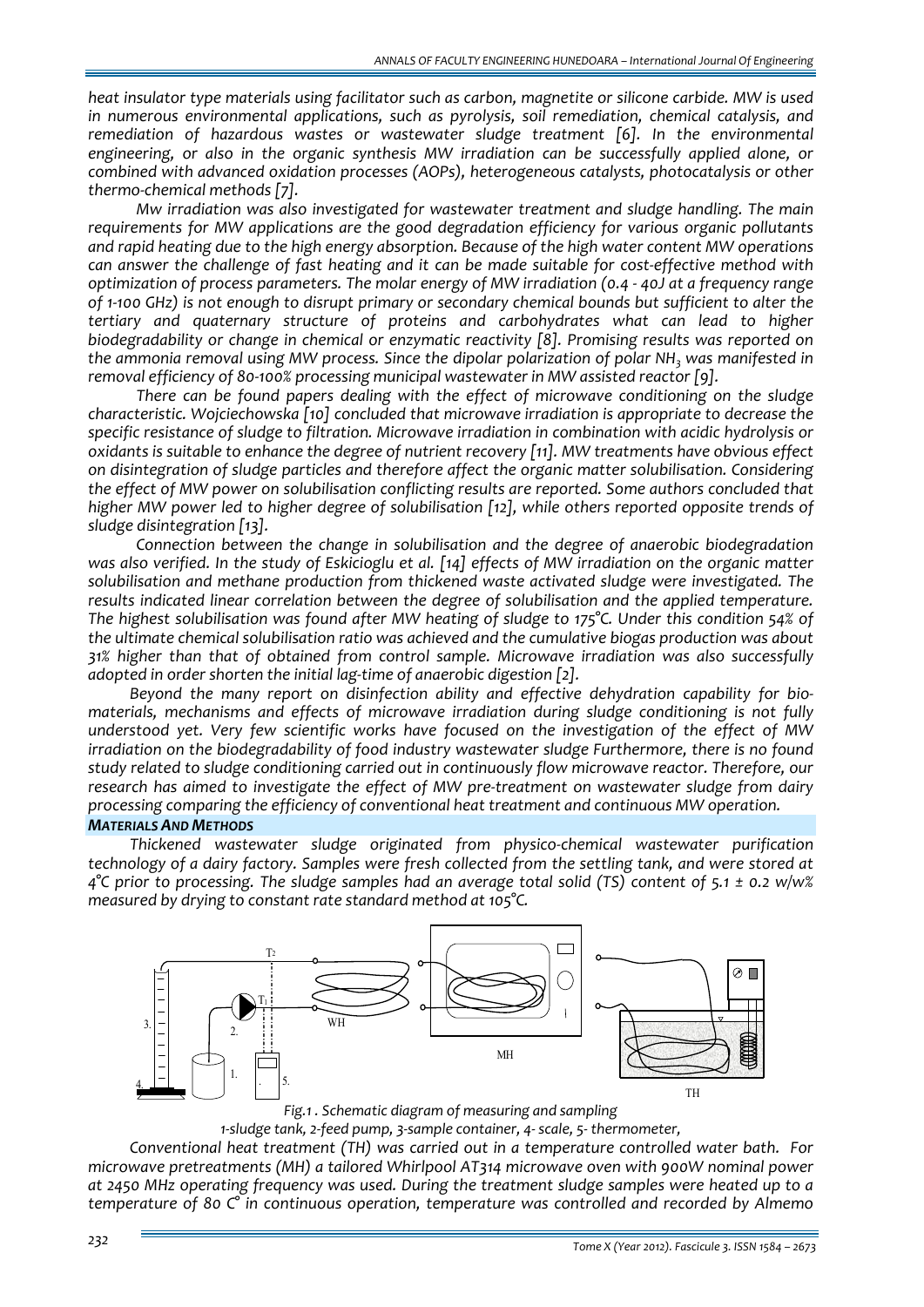*2590 thermometer. Sludge was flowed by Stenner 85M5 peristaltic pump through flexible silicon pipe (inner diameter of 8 mm). Control samples (WH) were obtained from the same measuring system without heating.* 

*Microwave irradiation was carried out using nominal magnetron power of 900W. The continuous through‐flow microwave unit was developed by the modification of a domestic microwave oven. The wastewater sludge was flown in the silicon pipe in the microwave cavity. Desired temperature was varied by the length of the silicon pipe and the volumetric flow rate of the feeding pump. The temperature can be measured before and after the heat treatment outside of the high frequency electromagnetic field.* 

*To ensure the comparability of the heat treatments, a method with equal duration time and temperature was developed. With the adjustment of the water bath temperature the same temperature profile with the same flow rate can be achieved than that of obtained in microwave heating method. The measuring procedure was suitable to compare the effect of different heating method using the same operating condition.* 

*Organic matter content of processed sludge was characterized by the chemical oxygen demand (COD) parameter. COD was measured by colorimetric dichromate method using COD test cuvettes after centrifugation (6000 rpm, 20 min). For sample preparing a 0.45m disc filter (Millipore) was used. Digestion was carried out in a thermoreactor (VELP Scientifica, Germany) at 180°C for 180 minutes. For the COD assay a LOVIBOND PC Checkit (Germany) photometer was used. In order to eliminate the positive errors of the measurements dechlorinating agent was added into the samples.*

*Biodegradable part of organic matters was estimated by the biochemical oxygen demand (BOD). BOD was measured in a respirometric BOD meter (LOVIBOND Oxidirect, Germany), samples were thermostated at 20 °C for 5 days. To ensure the consistency of the experiments, BOD Seed microbe* capsules (Cole Parmer, USA) were used for the experiments and the pH of all samples was adjusted to *7.2. The prepared samples were diluted with the buffer solution (containing K2HPO4, KH2PO4, Na2HPO4,* CaCl<sub>2</sub>, FeCl<sub>3</sub>, NH<sub>4</sub>Cl), using dilution factor of 10. In order to avoid the errors originating from the oxygen uptake of nitrification process n-allylthiourea solution was dosed to the samples in a concentration of 2 *mol∙L‐<sup>1</sup> .*

## *RESULTS AND DISCUSSION*

*Results obtained from microwave heating (MH), conventional heating (TH) and the characterization of non‐treated sample (WH) are summarized in Table 1. Chemical oxygen demand (COD) was measured in triplicates; the ability of organic matters to biological degradation was expressed by the ratio of five days biochemical oxygen demand (BOD5) to average value of COD.*

| Pre-treatment | $\lceil \mathsf{mgL}^1 \rceil$<br><b>COD</b> |      |      |         |           | $BOD_5$ [mgL <sup>-1</sup> ] | BOD/COD <sup>[%]</sup> |
|---------------|----------------------------------------------|------|------|---------|-----------|------------------------------|------------------------|
|               |                                              | 2    |      | Average | <b>SD</b> |                              |                        |
| WH            | 3630                                         | 3600 | 3680 | 3636.7  | 40.4      | 201                          | 5.5                    |
|               | 3780                                         | 3880 | 3870 | 3843.3  | 55.1      | 273                          | 7.1                    |
|               | 3820                                         | 3910 | 3780 | 3836.7  | 66.6      | 268                          | 7.0                    |
|               | 3580                                         | 3610 | 3620 | 3603.3  | 20.8      | 241                          | 6.7                    |
| MН            | 3940                                         | 4010 | 3970 | 3973.3  | 35.1      | 1509                         | 28.0                   |
|               | 4090                                         | 4460 | 4290 | 4280.0  | 185.2     | 874                          | 24.4                   |
|               | 4010                                         | 4030 | 4020 | 4020.0  | 10.0      | 778                          | 29.4                   |
|               | 3960                                         | 3830 | 4030 | 3940.0  | 101.5     | 1044                         | 26.5                   |
| TН            | 3870                                         | 3800 | 3870 | 3846.7  | 40.4      | 598                          | 15.5                   |
|               | 3930                                         | 3930 | 3910 | 3923.3  | 11.5      | 489                          | 12.5                   |
|               | 3830                                         | 3780 | 3930 | 3846.7  | 76.4      | 875                          | 18,3                   |
|               | 3360                                         | 3350 | 3390 | 3366.7  | 20.8      | 784                          | 17,7                   |

| Table 1. Results obtained from different sludge pre-treatments |  |  |  |
|----------------------------------------------------------------|--|--|--|
|----------------------------------------------------------------|--|--|--|

*Results of our experimental research and analytical measurements show that despite of the high organic matter content of sludge (70% on dry matter basis) biochemical oxygen demand indicate low biodegradability. Our experiences are verified that dairy industry sludge contains organic components in a high concentration which affect negatively the microbial decomposition; therefore the efficiency of further biological utilization of sludge is limited.*

*Data show that the COD of different pre‐treated samples was not changed, because the applied microwave and conventional heat treatment have not effect on the total concentration of organic matters determined by chemical oxidation method. Applied analytical method was not suitable to measure the difference between the total amount of organic matters and that of in soluble phase due to the low dry matter content of sludge. Based on preliminary results conventional thermal pre‐ treatments and MW pre‐treatments as well were concluded suitable to enhance organic matter solubility [8, 11] but this effect was not detectable in our experiments using the standard analytical methods.*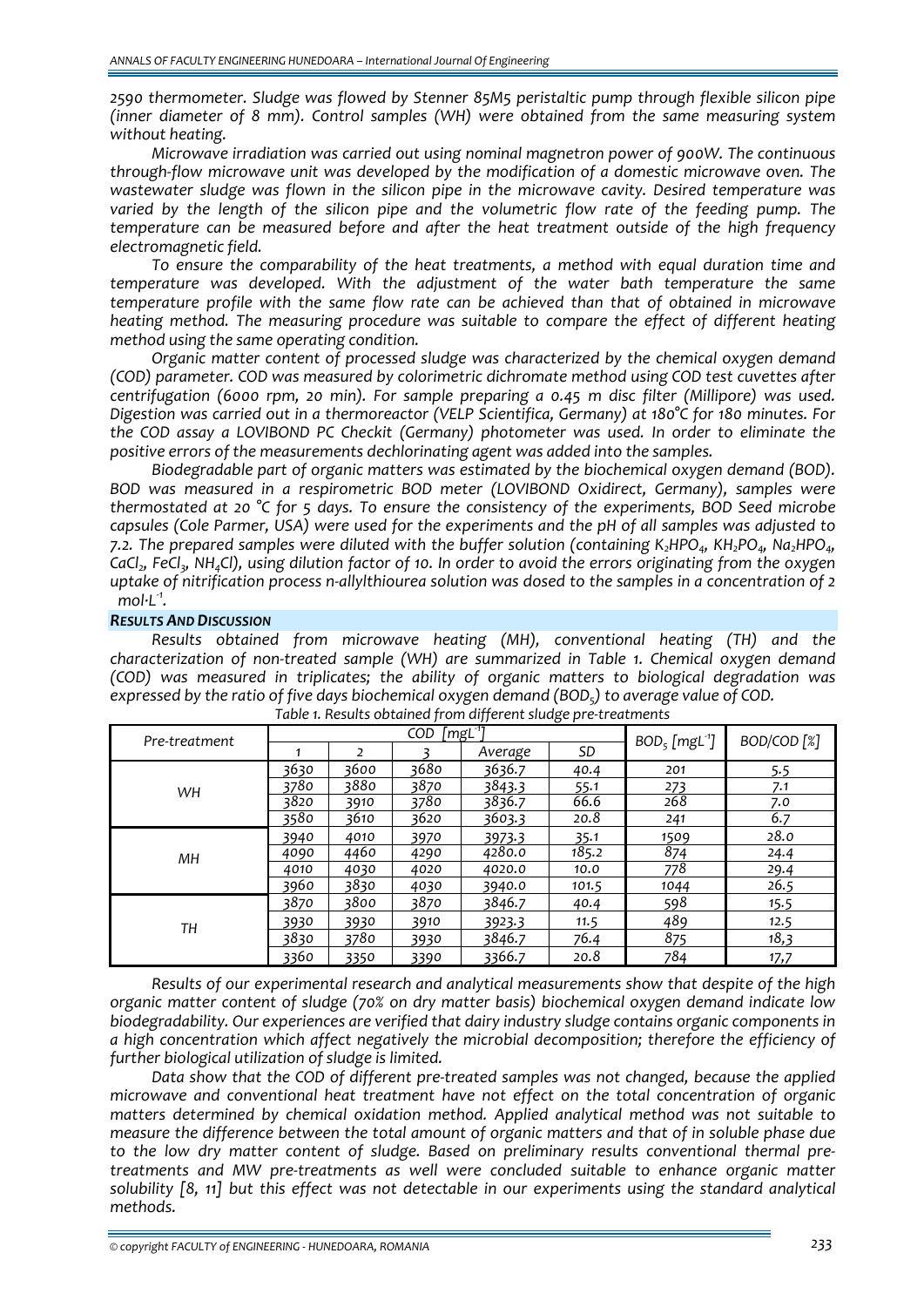*Our experimental results presented that effects of both the microwave process and the conventional heating has manifested in a higher BOD compared to the control samples. Increment of BOD was significantly the highest after MW pre‐treatment, compared to the untreated sample (BOD value of 245 mgL‐<sup>1</sup> ) the microwave irradiated sludge had biodegradable organic matter concentration of* 1050 mgL<sup>-1</sup>. Conventional thermal pre-treatment has also advantageous effect on BOD, but increasing *was lower than that of obtained from microwave* **1200**

*processing. Control sample has an average percentage ratio of BOD to COD of 6.6 ± 0.73%. With conventional thermal pre‐treatment and microwave pre‐treatments BOD/COD ratio increased up to 18.3 ± 2.25%, and 27.1 ± 2.14, respectively. Increment of the concentration of biologically degradable organic matter content can be explained by the disintegration of particles [10]. Decreased particle size result a higher specific surface area for microbial decomposition, and also for enzymatic processes [7].* 

*In other hand, with destruction of cell walls the resistance to direct degradation of organic matter was decreased. Furthermore the intracellular liquor containing organic matters can liberate to the intercellular space, where the efficiency and the rate of enzymatic decomposition is enhanced [11].* Both of the above mentioned phenomena have a verified positive effect on the amount and the rate of *biological degradation.*  **50**

**BOD/COD [%]**

laopkaos

 $\mathbb{Z}$ 

*The calculated values of BOD/COD indicate the percentage ratio of biodegradable part of total organic matter content, independently from the original characteristic of wastewater samples. Figure 2 show that BOD/COD increased after the microwave and the conventional heating operation, as well. Therefore both of them are suitable to enhance the aerobic biodegradability of wastewater originating from dairy processing.* 

*Conventional thermal heating could increase biodegradability expressed in BOD/COD parameter from an average value of 6.5% to*

 $\begin{array}{c|c}\n1 & 2 & 3 \\
\hline\n\end{array}$ **Cont. TH MH 0 10 20 30 40 Sample No. Cont. TH MH**

*Figure 2. BOD/COD value of processed sludge as a function of treating methods*

*above 18%, and biodegradable part of organic matter of sludge was enhanced over 25% after microwave pre‐treatment. Microwave irradiation has also accelerated the biological transformation (data not shown). Reason for enhanced biodegradation is the disruption of resistant cell walls and therefore the easier and larger scale accessibility of organic matters for decomposing bacteria. Enhanced biodegradation provoke a higher degree of anaerobic degradation, as well, which can be manifested in higher biogas yield and accelerated biogas production.*

### *CONCLUSIONS*

*As summarizing of our results it can be concluded that microwave pretreatment could enhance the biodegradability of processed dairy wastewater in a higher extent than the conventional heating. The low biodegradability of raw sludge, namely BOD/COD ratio of 6.5%, could be increased to over 25%. Experimental results provoked microwave conditioning method applicable prior to biological waste handling processes such as composting or anaerobic digestion.* 

*It can be noticed, that sludge contain water, fat, proteins, detergents and other components in soluble and also in particulate form with different dielectric‐ and sedimentation properties which provoke operation problems and make difficult to ensure the homogeneity of electromagnetic field in the processed material and also to achieve the optimal flow pattern.* 

*Taking into consideration the specific requirement of sludge and other fluids with high solid content for the design of continuous flow microwave equipment the application of static mixers in the tube exposed to microwave irradiation could increase the homogeneity of processed material and also contribute to achieve more uniform heating. From energetically point of view, optimization of microwave process parameter such as flow rate, temperature, and pH adjustment is needed to increase the energy absorption ad decrease the energy loss.*





*Figure 1. Change in BOD after different pre‐treatment*